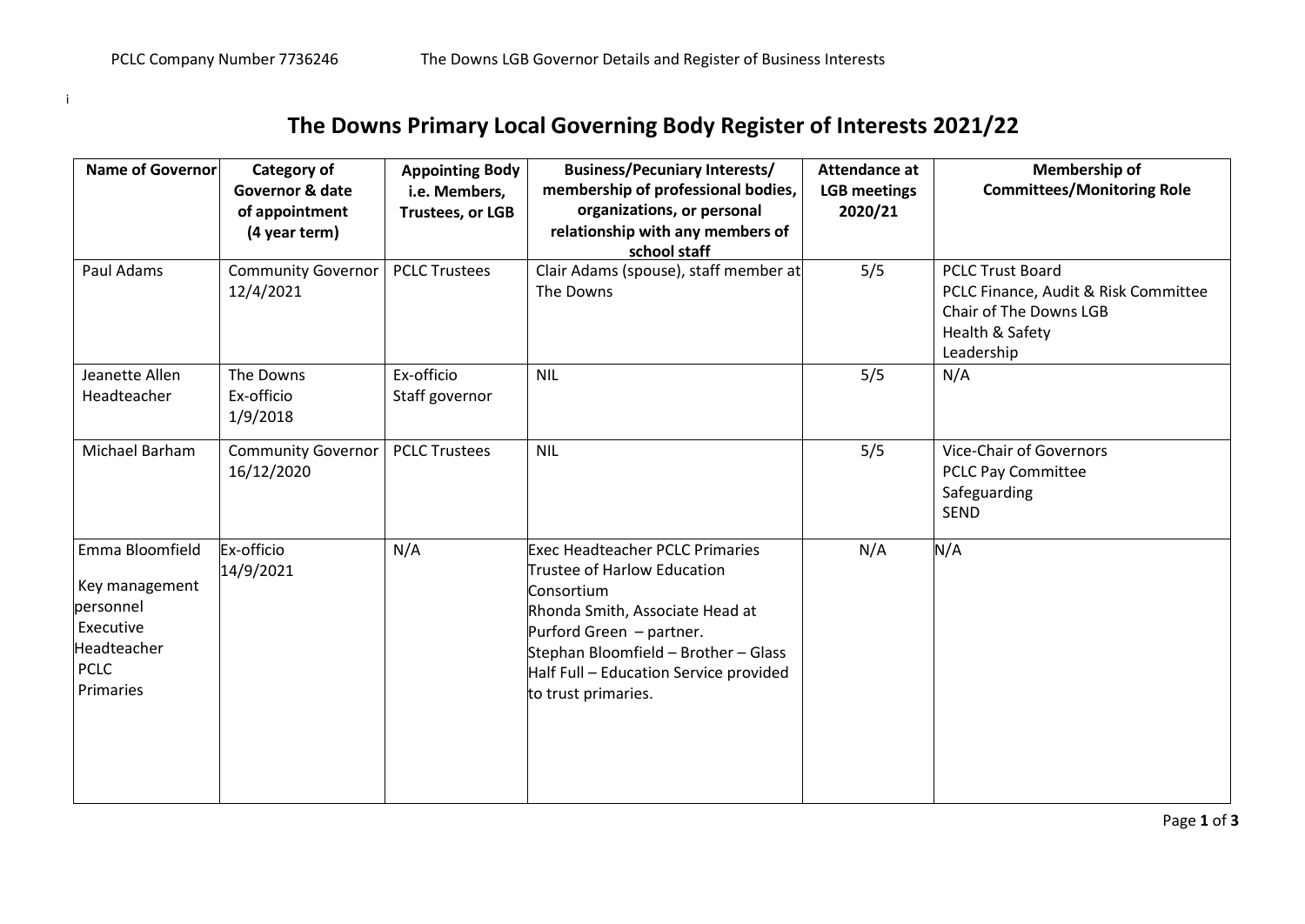PCLC Company Number 7736246 The Downs LGB Governor Details and Register of Business Interests

| Name of Governor        | Category of<br>Governor & date<br>of appointment<br>(4 year term) | <b>Appointing Body</b><br>i.e. Members,<br><b>Trustees, or LGB</b> | <b>Business/Pecuniary Interests/</b><br>membership of professional bodies,<br>organizations, or personal relationship<br>with any members of school staff                                                | <b>Attendance at</b><br><b>LGB</b> meetings<br>2020/21 | <b>Membership of other</b><br><b>Committees/Monitoring Role</b> |
|-------------------------|-------------------------------------------------------------------|--------------------------------------------------------------------|----------------------------------------------------------------------------------------------------------------------------------------------------------------------------------------------------------|--------------------------------------------------------|-----------------------------------------------------------------|
| Katrina Cowley          | Parent Governor<br>1/9/2021                                       | Elected by parents   NIL                                           |                                                                                                                                                                                                          | N/A                                                    | Wellbeing / CPD<br>Curriculum: Maths                            |
| <b>Rory Davies</b>      | Community<br>Governor<br>1/9/2021                                 | <b>LGB</b>                                                         | Davies Bell Management<br>consultant/director)<br>The Livewire Trust (trustee)<br><b>Essex Police (Harlow) - Independent</b><br>Advisory Group (LGBT representative)<br>UK Theatre (professional member) | N/A                                                    | <b>SEND</b><br>Personal Development / Behaviour                 |
| Neil Gladwin            | <b>Trust Governor</b><br>23/01/2020                               | Trustees                                                           | <b>NIL</b>                                                                                                                                                                                               | 4/5                                                    | Curriculum: English<br>Personal Development / Behaviour         |
| Mohammad Islam<br>Ruman | Parent Governor<br>3/10/2019                                      |                                                                    | Elected by parents Police Support Volunteer and Deputy<br>Chair - Herts Constabulary<br>Chair - Essex Police Independent<br>Advisory Groups Harlow.                                                      | 4/5                                                    | <b>Pupil Premium</b><br><b>Curriculum: Maths</b>                |
| Laura Marks             | <b>Staff Governor</b><br>(Non-teaching)<br>1/9/2021               | Elected by staff                                                   | The Cake Tin Co Cake Maker - owner                                                                                                                                                                       | N/A                                                    | N/A                                                             |
| Janice Parsons          | Staff governor<br>(teaching)<br>24/9/2020                         | Elected by staff                                                   | <b>NIL</b>                                                                                                                                                                                               | 5/5                                                    | N/A                                                             |